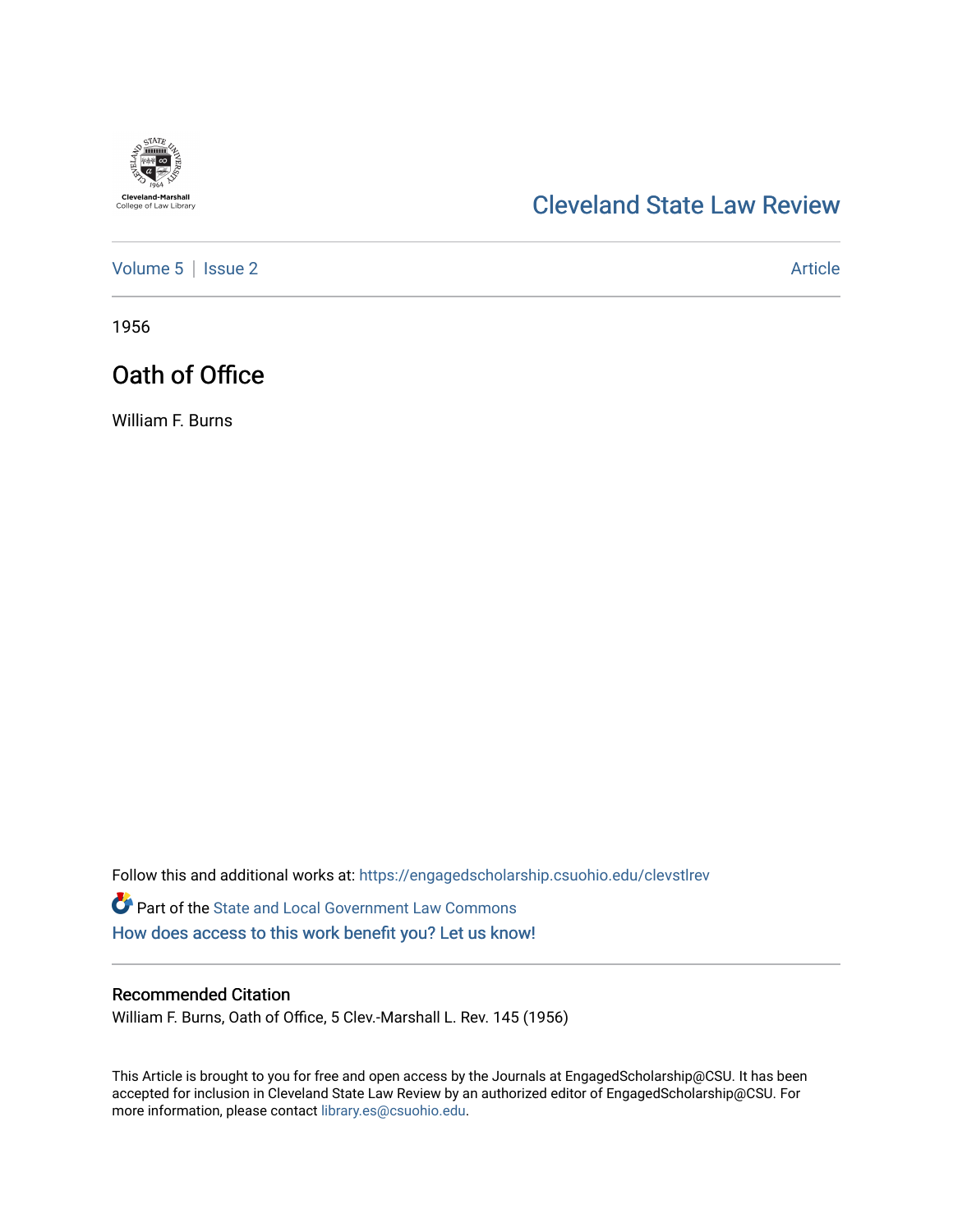### *Oath of Office*

#### *Judge William F.* Burns

**A N "OATH" IS DECLARED TO BE THE CALLING UPON GOD** to witness that what is said by the person sworn is true. It includes an affirmation and embraces every method whereby the conscience of a witness is obligated to testify to the truth.1

The contents of an oath may vary according to the conditions existing at the time the person is sworn. Generally speaking no particular form of words is necessary. In many instances, however, the Ohio code provides what the oath shall contain. These provisions are mandatory and the language of the statute must be strictly adhered to.

Every officer of a municipal corporation, and every employee holding a position upon an annual salary in a municipality,<sup>2</sup> and every person chosen or appointed to any office under the Constitution or laws of the state, and each deputy or clerk of such officer, is required **by** law to take an oath of office before entering upon the duties of his office.<sup>8</sup>

The state legislature has provided that only certain elected and appointed public officials have the power to administer an oath. Full and plenary powers have been given to municipal judges, clerks and bailiffs of municipal courts,<sup>4</sup> police judges,<sup>5</sup> probate judges,<sup>6</sup> notaries public and clerks of common pleas courts.7 Limited powers have been given, but only to the extent of carrying out some of their respective duties, $\delta$  to members of many tribunals, commissions, and boards of the city, county and state.

**7** R. **C. 147.07.**

**<sup>\*</sup>** First judge to occupy the bench of the Municipal Court of Euclid, Ohio when it was established on January **1, 1952,** and still judge of that court; a graduate of Cleveland-Marshall Law School.

It is the opinion of Judge Burns that too often there is a lack of strict observance of the requirements of an oath of office among some elected and observance of the requirements of an oath of office among some elected an appointed officeholders, and that for this reason the legality of the functions of the offices and the acts of the officeholders could be brought into question. [While this note speaks only of Ohio statutes and cases, it is of course equally pertinent in other jurisdictions.—Editor.]

**<sup>1</sup> 30** Ohio Jur. 446.

**<sup>2</sup>** Ohio R. **C. 705.28.**

**<sup>3</sup>** R. **C. 3.22;** Ohio Const., Art. XV, Sec. **7.**

**<sup>4</sup>** R. **C.** 1901.14; **1901.31-32.**

**<sup>5</sup>** R. **C. 1903.10.**

**<sup>6</sup>** R. **C. 2101.05.**

**<sup>8</sup>** R. **C. 2303.07.**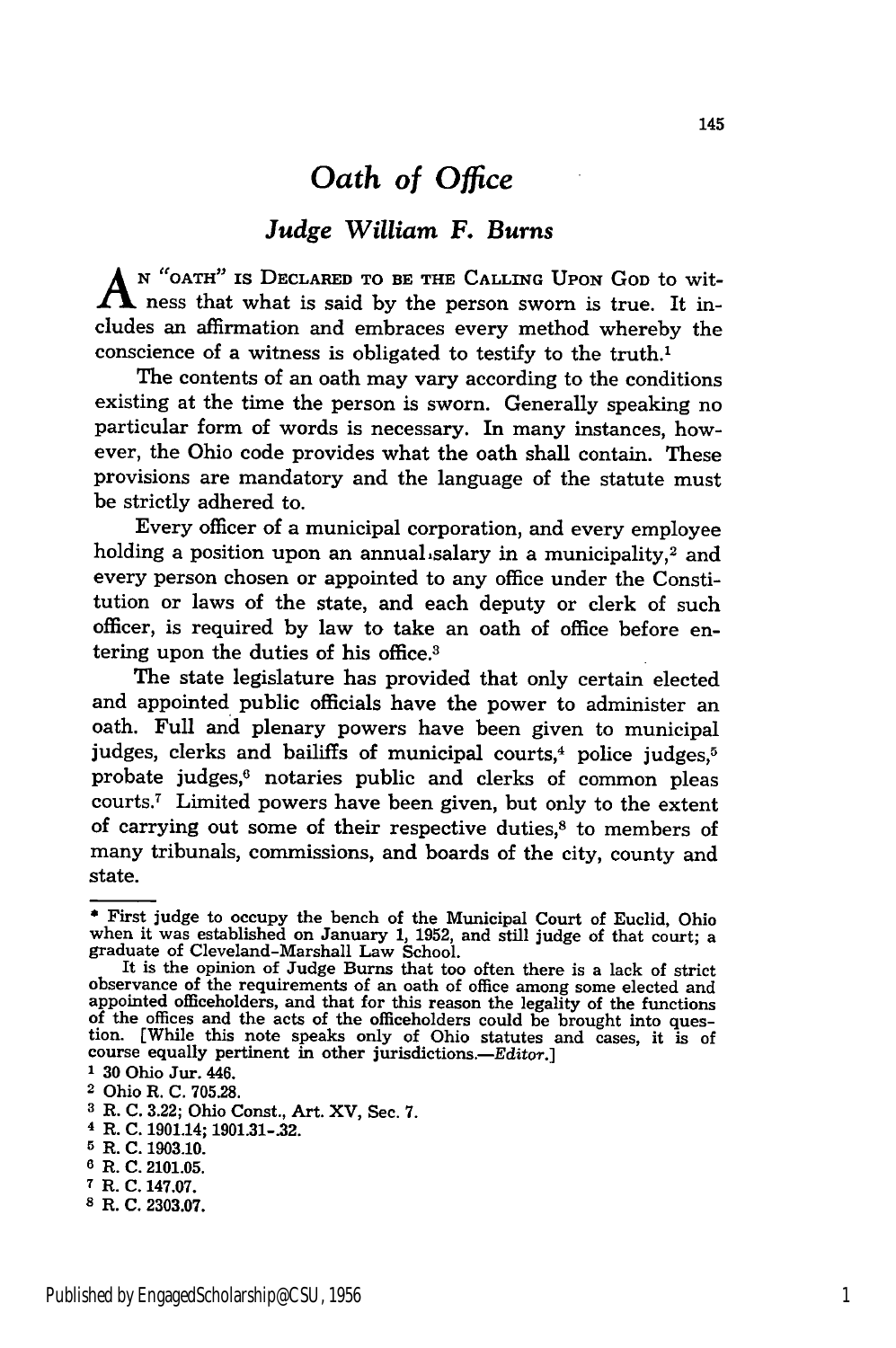Every court has inherent powers to do all things that are reasonably necessary for the administration of justice within the scope of its jurisdiction. Express authority empowering courts to administer oaths in the trial of cases is unnecessary. The power is impliedly in the court, in the trial of cases, to receive the testimony of witnesses under oath. The judge himself in open court may administer an oath, or he may direct anyone in his presence to perform this duty.9 The power to administer oaths is incidental to no office except the judicial. Unless conferred by statute or the constitution, either directly or impliedly, ministerial officers do not possess that power.

Many elected and appointed officials, and this would include mayors and judges of courts other than municipal, are of the erroneous opinion that by virtue of their office they are empowered to administer an oath.

The failure to administer or take the required oath and lack of authority to administer an oath could result in far reaching consequences and conceivably could be very damaging and embarrassing.

For example, specific provisions of municipal law<sup>10</sup> hold that every elected or appointed city official must take the required oath within ten days after he has been notified of his election or appointment. Failure to take the oath within that time is cause for legislative authority to declare the office vacant.<sup>11</sup> In an early Ohio case, the Supreme Court held that the oath of a judge was a necessary step before he could legally undertake his official duties.<sup>12</sup> Our present laws provide that judges of appeals and common pleas courts, within twenty days after receiving their commissions from the governor, shall take the required oath and transmit a certificate of the oath to the clerk of the common pleas court. If the certificate of the oath is not transmitted to the clerk within the time specified, the office is declared by law to be vacant.<sup>13</sup>

The oath that a justice of the peace takes upon acceptance of his office cannot be subscribed before anyone except the clerk of the court of common pleas or another justice of the peace of

**<sup>9</sup>** State v. Townley, **67** Ohio St. 21 **(1902).**

**<sup>10</sup>** R. **C. 731.49.**

**<sup>11</sup>**State ex rel. Meyer v. Vest, **13** Ohio L. Abs. 200 **(1932).**

<sup>12</sup> State ex rel. Uriah Loomis v. Lemuel Moffitt, **5** Ohio **359 (1832).**

**<sup>13</sup>** R. **C. 2701.06.**